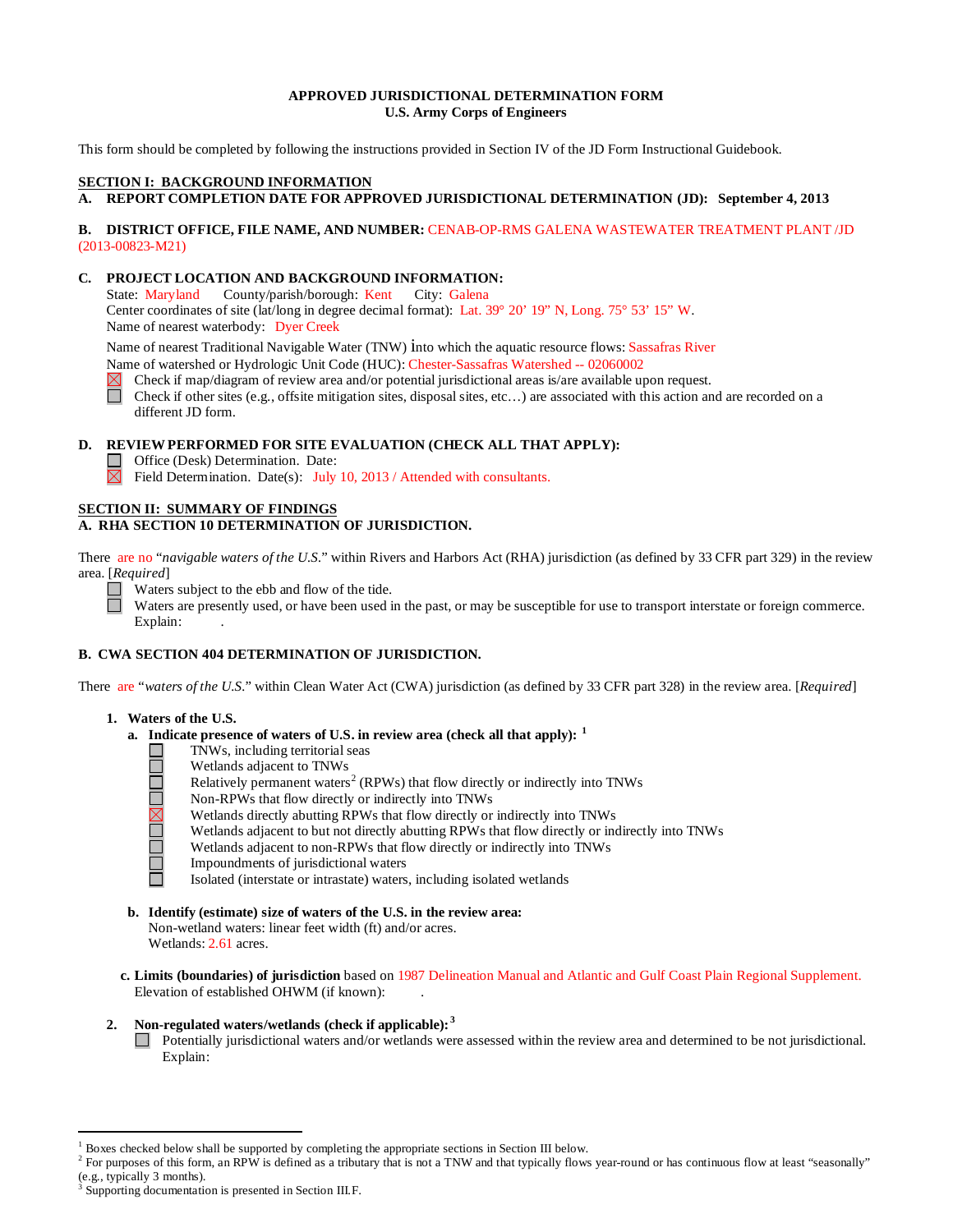#### **SECTION III: CWA ANALYSIS**

#### **A. TNWs AND WETLANDS ADJACENT TO TNWs**

**The agencies will assert jurisdiction over TNWs and wetlands adjacent to TNWs. If the aquatic resource is a TNW, complete Section III.A.1 and Section III.D.1. only; if the aquatic resource is a wetland adjacent to a TNW, complete Sections III.A.1 and 2 and Section III.D.1.; otherwise, see Section III.B below**.

### **1. TNW**

Identify TNW:

Summarize rationale supporting determination:

#### **2. Wetland adjacent to TNW**

Summarize rationale supporting conclusion that wetland is "adjacent":

# **B. CHARACTERISTICS OF TRIBUTARY (THAT IS NOT A TNW) AND ITS ADJACENT WETLANDS (IF ANY):**

**This section summarizes information regarding characteristics of the tributary and its adjacent wetlands, if any, and it helps determine whether or not the standards for jurisdiction established under Rapanos have been met.** 

**The agencies will assert jurisdiction over non-navigable tributaries of TNWs where the tributaries are "relatively permanent waters" (RPWs), i.e. tributaries that typically flow year-round or have continuous flow at least seasonally (e.g., typically 3 months). A wetland that directly abuts an RPW is also jurisdictional. If the aquatic resource is not a TNW, but has year-round (perennial) flow, skip to Section III.D.2. If the aquatic resource is a wetland directly abutting a tributary with perennial flow, skip to Section III.D.4.** 

**A wetland that is adjacent to but that does not directly abut an RPW requires a significant nexus evaluation. Corps districts and EPA regions will include in the record any available information that documents the existence of a significant nexus between a relatively permanent tributary that is not perennial (and its adjacent wetlands if any) and a traditional navigable water, even though a significant nexus finding is not required as a matter of law.**

**If the waterbody[4](#page-1-0) is not an RPW, or a wetland directly abutting an RPW, a JD will require additional data to determine if the waterbody has a significant nexus with a TNW. If the tributary has adjacent wetlands, the significant nexus evaluation must consider the tributary in combination with all of its adjacent wetlands. This significant nexus evaluation that combines, for analytical purposes, the tributary and all of its adjacent wetlands is used whether the review area identified in the JD request is the tributary, or its adjacent wetlands, or both. If the JD covers a tributary with adjacent wetlands, complete Section III.B.1 for the tributary, Section III.B.2 for any onsite wetlands, and Section III.B.3 for all wetlands adjacent to that tributary, both onsite and offsite. The determination whether a significant nexus exists is determined in Section III.C below.**

#### **1. Characteristics of non-TNWs that flow directly or indirectly into TNW**

**(i) General Area Conditions:**

| Watershed size:          |        |
|--------------------------|--------|
| Drainage area:           |        |
| Average annual rainfall: | inches |
| Average annual snowfall: | inches |

# **(ii) Physical Characteristics:**

(a) Relationship with TNW:  $\Box$  Tributary flows directly into TNW. Tributary flows through **Pick List** tributaries before entering TNW.

Project waters are river miles from TNW. Project waters are river miles from RPW. Project waters are aerial (straight) miles from TNW. Project waters are aerial (straight) miles from RPW. Project waters cross or serve as state boundaries. Explain: .

Identify flow route to  $TNW<sup>5</sup>$  $TNW<sup>5</sup>$  $TNW<sup>5</sup>$ : Tributary stream order, if known: .

<span id="page-1-0"></span><sup>&</sup>lt;sup>4</sup> Note that the Instructional Guidebook contains additional information regarding swales, ditches, washes, and erosional features generally and in the arid West.

<span id="page-1-1"></span> $^5$  Flow route can be described by identifying, e.g., tributary a, which flows through the review area, to flow into tributary b, which then flows into TNW.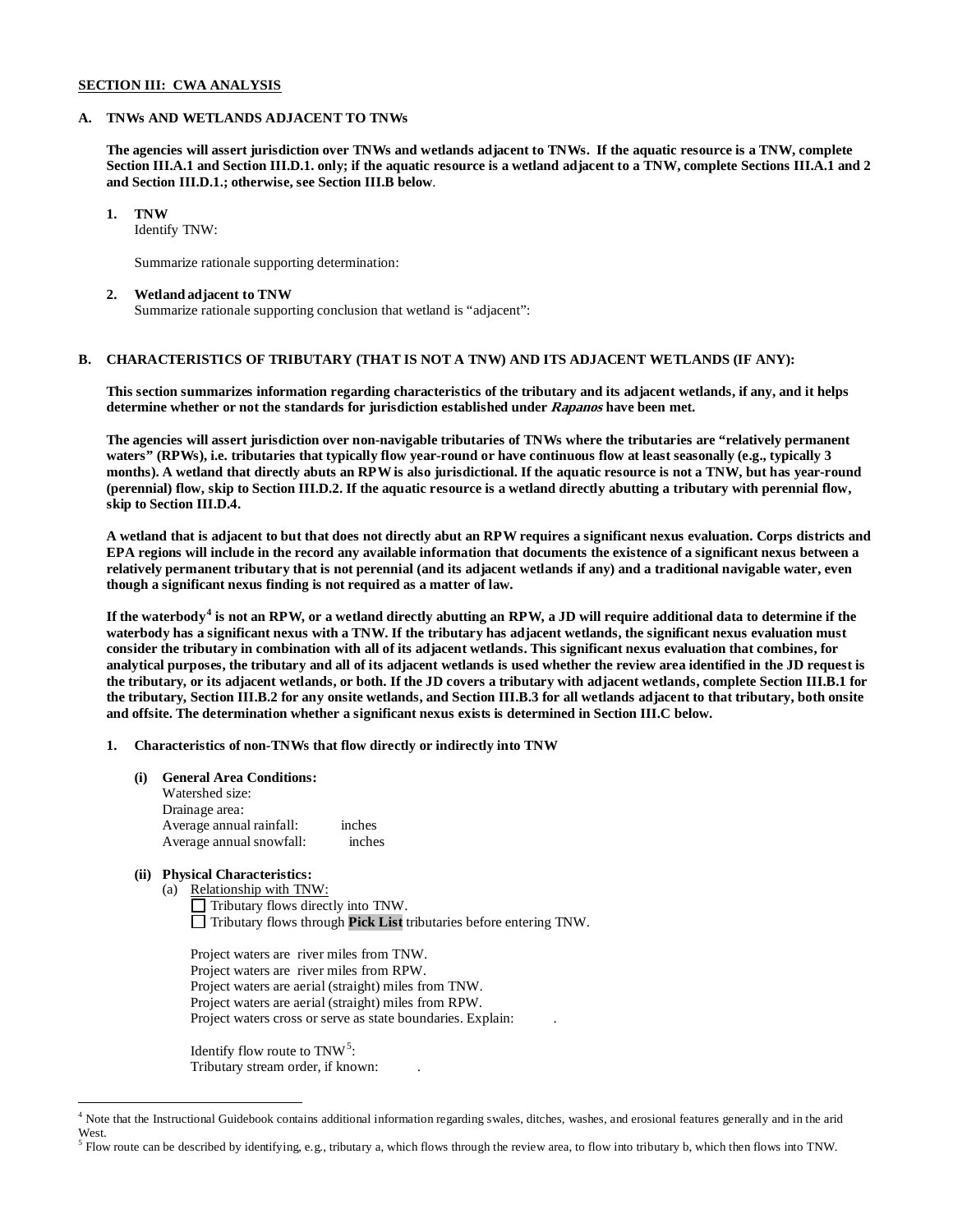|     | (b) General Tributary Characteristics (check all that apply):<br>Tributary is:<br>Natural<br>Artificial (man-made). Explain:<br>Manipulated (man-altered). Explain:                                                                                                                                                                                                                                                                                                                                                                                                                                                                                                                                               |
|-----|-------------------------------------------------------------------------------------------------------------------------------------------------------------------------------------------------------------------------------------------------------------------------------------------------------------------------------------------------------------------------------------------------------------------------------------------------------------------------------------------------------------------------------------------------------------------------------------------------------------------------------------------------------------------------------------------------------------------|
|     | Tributary properties with respect to top of bank (estimate):<br>Average width:<br>feet<br>Average depth:<br>feet<br>Average side slopes: Pick List.                                                                                                                                                                                                                                                                                                                                                                                                                                                                                                                                                               |
|     | Primary tributary substrate composition (check all that apply):<br><b>Silts</b><br>Sands<br>Concrete<br>Muck<br>Cobbles<br>Gravel<br>Bedrock<br>Vegetation. Type/% cover:<br>$\Box$ Other. Explain:                                                                                                                                                                                                                                                                                                                                                                                                                                                                                                               |
|     | Tributary condition/stability [e.g., highly eroding, sloughing banks]. Explain:<br>Presence of run/riffle/pool complexes. Explain:<br>Tributary geometry: Pick List<br>Tributary gradient (approximate average slope):<br>%                                                                                                                                                                                                                                                                                                                                                                                                                                                                                       |
| (c) | Flow:<br>Tributary provides for: Pick List<br>Estimate average number of flow events in review area/year: Pick List<br>Describe flow regime:<br>Other information on duration and volume:                                                                                                                                                                                                                                                                                                                                                                                                                                                                                                                         |
|     | Surface flow is: Pick List. Characteristics:                                                                                                                                                                                                                                                                                                                                                                                                                                                                                                                                                                                                                                                                      |
|     | Subsurface flow: Pick List. Explain findings:<br>$\Box$ Dye (or other) test performed:                                                                                                                                                                                                                                                                                                                                                                                                                                                                                                                                                                                                                            |
|     | Tributary has (check all that apply):<br>□ Bed and banks<br>OHWM <sup>6</sup> (check all indicators that apply):<br>$\Box$ clear, natural line impressed on the bank<br>the presence of litter and debris<br>$\Box$ changes in the character of soil<br>destruction of terrestrial vegetation<br>$\overline{\phantom{a}}$<br>$\Box$ shelving<br>the presence of wrack line<br>$\Box$ vegetation matted down, bent, or absent<br>sediment sorting<br>electric leaf litter disturbed or washed away<br>scour<br>sediment deposition<br>multiple observed or predicted flow events<br>water staining<br>abrupt change in plant community<br>$\Box$ other (list):<br>$\Box$ Discontinuous OHWM. <sup>7</sup> Explain: |
|     | If factors other than the OHWM were used to determine lateral extent of CWA jurisdiction (check all that apply):<br>$\Box$ High Tide Line indicated by:<br>Mean High Water Mark indicated by:<br>oil or scum line along shore objects<br>$\Box$ survey to available datum;<br>fine shell or debris deposits (foreshore)<br>physical markings;<br>vegetation lines/changes in vegetation types.<br>physical markings/characteristics<br>tidal gauges<br>other (list):                                                                                                                                                                                                                                              |
|     | (iii) Chemical Characteristics:                                                                                                                                                                                                                                                                                                                                                                                                                                                                                                                                                                                                                                                                                   |

Characterize tributary (e.g., water color is clear, discolored, oily film; water quality; general watershed characteristics, etc.). Explain:

Identify specific pollutants, if known: .

<span id="page-2-1"></span><span id="page-2-0"></span> <sup>6</sup> <sup>6</sup>A natural or man-made discontinuity in the OHWM does not necessarily sever jurisdiction (e.g., where the stream temporarily flows underground, or where the OHWM has been removed by development or agricultural practices). Where there is a break in the OHWM that is unrelated to the waterbody's flow regime (e.g., flow over a rock outcrop or through a culvert), the agencies will look for indicators of flow above and below the break. <sup>7</sup>  $7$ Ibid.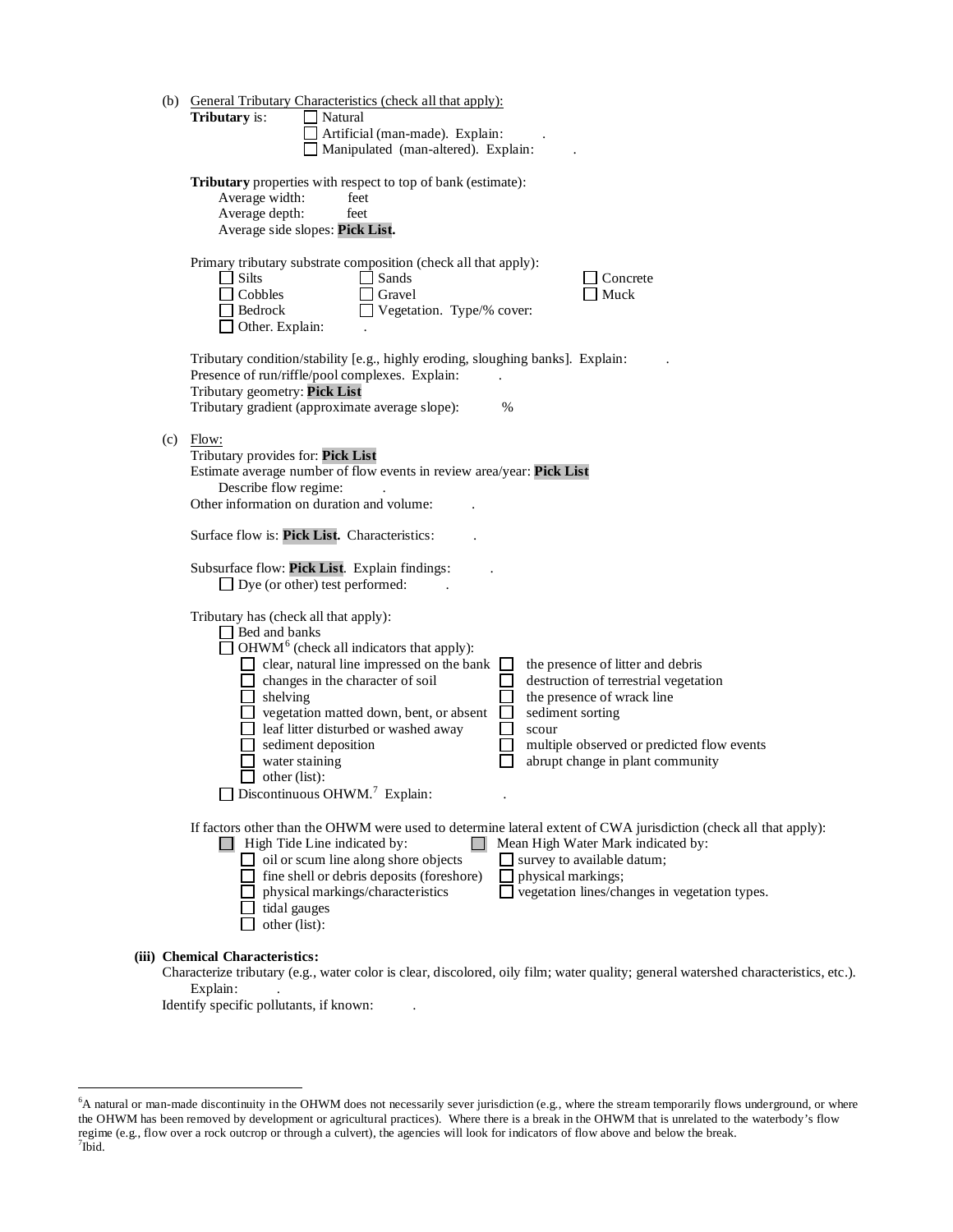### **(iv) Biological Characteristics. Channel supports (check all that apply):**

- $\Box$  Riparian corridor. Characteristics (type, average width):
- Wetland fringe. Characteristics:
- $\Box$  Habitat for:
	- Federally Listed species. Explain findings: .
	- Fish/spawn areas. Explain findings: .
	- $\Box$  Other environmentally-sensitive species. Explain findings:
	- $\Box$  Aquatic/wildlife diversity. Explain findings:

### **2. Characteristics of wetlands adjacent to non-TNW that flow directly or indirectly into TNW**

#### **(i) Physical Characteristics:**

- (a) General Wetland Characteristics: Properties: Wetland size: acres Wetland type. Explain: Wetland quality. Explain: Project wetlands cross or serve as state boundaries. Explain: .
- (b) General Flow Relationship with Non-TNW: Flow is: Pick List. Explain:

Surface flow is**: Pick List**  Characteristics: .

Subsurface flow: **Pick List**. Explain findings: .  $\Box$  Dye (or other) test performed:

#### (c) Wetland Adjacency Determination with Non-TNW:

 $\Box$  Directly abutting

 $\Box$  Not directly abutting

- Discrete wetland hydrologic connection. Explain:
- $\Box$  Ecological connection. Explain:
- $\Box$  Separated by berm/barrier. Explain:

## (d) Proximity (Relationship) to TNW

Project wetlands are river miles from TNW. Project waters are aerial (straight) miles from TNW. Flow is from: **Pick List.** Estimate approximate location of wetland as within the **Pick List** floodplain.

#### **(ii) Chemical Characteristics:**

Characterize wetland system (e.g., water color is clear, brown, oil film on surface; water quality; general watershed characteristics; etc.). Explain:

Identify specific pollutants, if known: .

### **(iii) Biological Characteristics. Wetland supports (check all that apply):**

- Riparian buffer. Characteristics (type, average width):
- $\Box$  Vegetation type/percent cover. Explain:
- $\Box$  Habitat for:
	- Federally Listed species. Explain findings: .
	- Fish/spawn areas. Explain findings:
	- $\Box$  Other environmentally-sensitive species. Explain findings:
	- $\Box$  Aquatic/wildlife diversity. Explain findings:

# **3. Characteristics of all wetlands adjacent to the tributary (if any)**

All wetland(s) being considered in the cumulative analysis: **Pick List** Approximately ( ) acres in total are being considered in the cumulative analysis.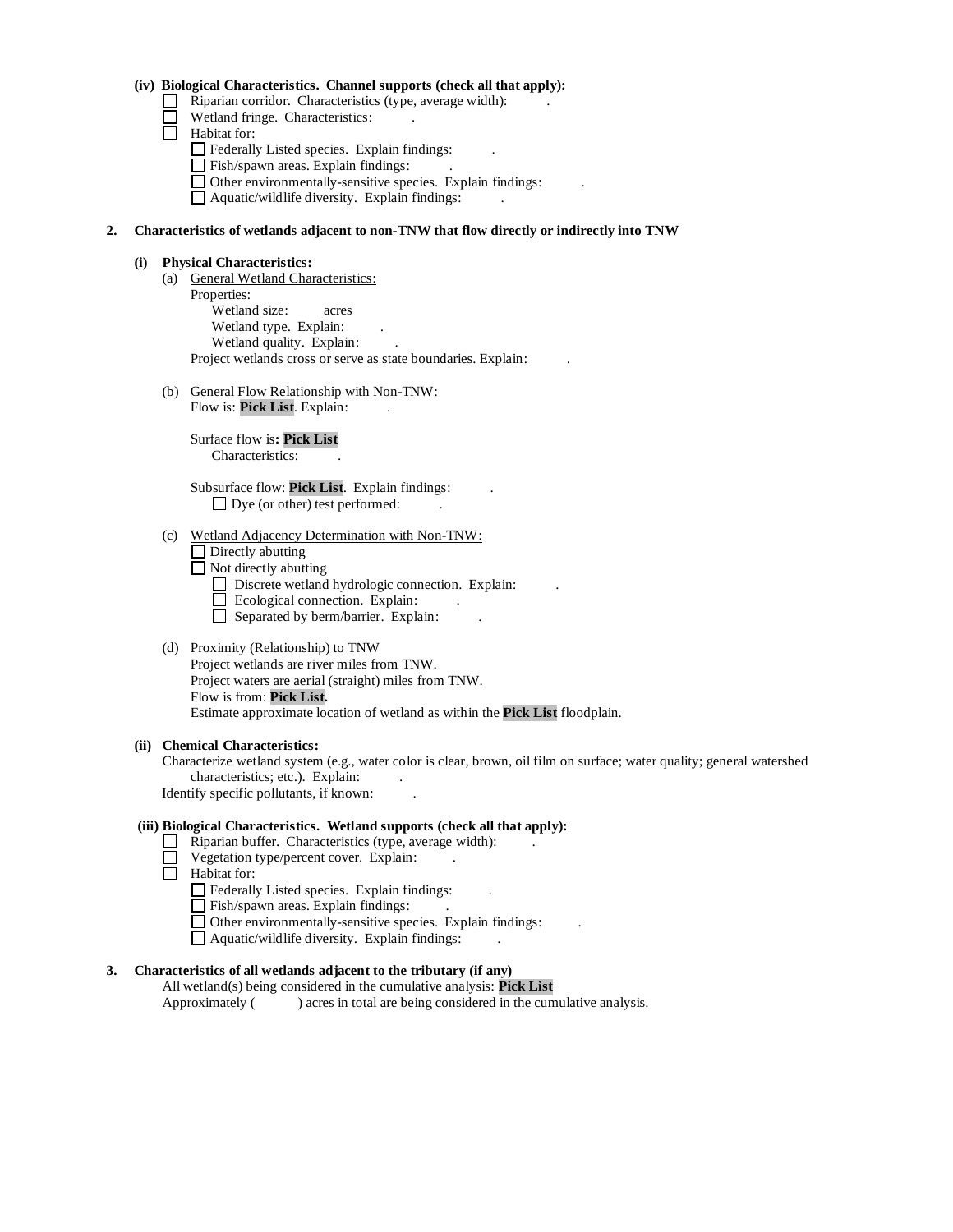For each wetland, specify the following:

Directly abuts? (Y/N) Size (in acres) Directly abuts? (Y/N) Size (in acres)

Summarize overall biological, chemical and physical functions being performed: .

### **C. SIGNIFICANT NEXUS DETERMINATION**

**A significant nexus analysis will assess the flow characteristics and functions of the tributary itself and the functions performed by any wetlands adjacent to the tributary to determine if they significantly affect the chemical, physical, and biological integrity of a TNW. For each of the following situations, a significant nexus exists if the tributary, in combination with all of its adjacent wetlands, has more than a speculative or insubstantial effect on the chemical, physical and/or biological integrity of a TNW. Considerations when evaluating significant nexus include, but are not limited to the volume, duration, and frequency of the flow of water in the tributary and its proximity to a TNW, and the functions performed by the tributary and all its adjacent wetlands. It is not appropriate to determine significant nexus based solely on any specific threshold of distance (e.g. between a tributary and its adjacent wetland or between a tributary and the TNW). Similarly, the fact an adjacent wetland lies within or outside of a floodplain is not solely determinative of significant nexus.** 

**Draw connections between the features documented and the effects on the TNW, as identified in the** *Rapanos* **Guidance and discussed in the Instructional Guidebook. Factors to consider include, for example:**

- Does the tributary, in combination with its adjacent wetlands (if any), have the capacity to carry pollutants or flood waters to TNWs, or to reduce the amount of pollutants or flood waters reaching a TNW?
- Does the tributary, in combination with its adjacent wetlands (if any), provide habitat and lifecycle support functions for fish and other species, such as feeding, nesting, spawning, or rearing young for species that are present in the TNW?
- Does the tributary, in combination with its adjacent wetlands (if any), have the capacity to transfer nutrients and organic carbon that support downstream foodwebs?
- Does the tributary, in combination with its adjacent wetlands (if any), have other relationships to the physical, chemical, or biological integrity of the TNW?

#### **Note: the above list of considerations is not inclusive and other functions observed or known to occur should be documented below:**

- **1. Significant nexus findings for non-RPW that has no adjacent wetlands and flows directly or indirectly into TNWs.** Explain findings of presence or absence of significant nexus below, based on the tributary itself, then go to Section III.D: .
- **2. Significant nexus findings for non-RPW and its adjacent wetlands, where the non-RPW flows directly or indirectly into TNWs.** Explain findings of presence or absence of significant nexus below, based on the tributary in combination with all of its adjacent wetlands, then go to Section III.D: .
- **3. Significant nexus findings for wetlands adjacent to an RPW but that do not directly abut the RPW.** Explain findings of presence or absence of significant nexus below, based on the tributary in combination with all of its adjacent wetlands, then go to Section III.D:

## **D. DETERMINATIONS OF JURISDICTIONAL FINDINGS. THE SUBJECT WATERS/WETLANDS ARE (CHECK ALL THAT APPLY):**

- **1. TNWs and Adjacent Wetlands.** Check all that apply and provide size estimates in review area:<br>
TNWs: linear feet width (ft), Or, acres.  $linear feet \t width (ft), Or, \t acres.$ Wetlands adjacent to TNWs: acres.
- **2. RPWs that flow directly or indirectly into TNWs.**
	- Tributaries of TNWs where tributaries typically flow year-round are jurisdictional. Provide data and rationale indicating that tributary is perennial:
	- $\Box$  Tributaries of TNW where tributaries have continuous flow "seasonally" (e.g., typically three months each year) are jurisdictional. Data supporting this conclusion is provided at Section III.B. Provide rationale indicating that tributary flows seasonally:

Provide estimates for jurisdictional waters in the review area (check all that apply):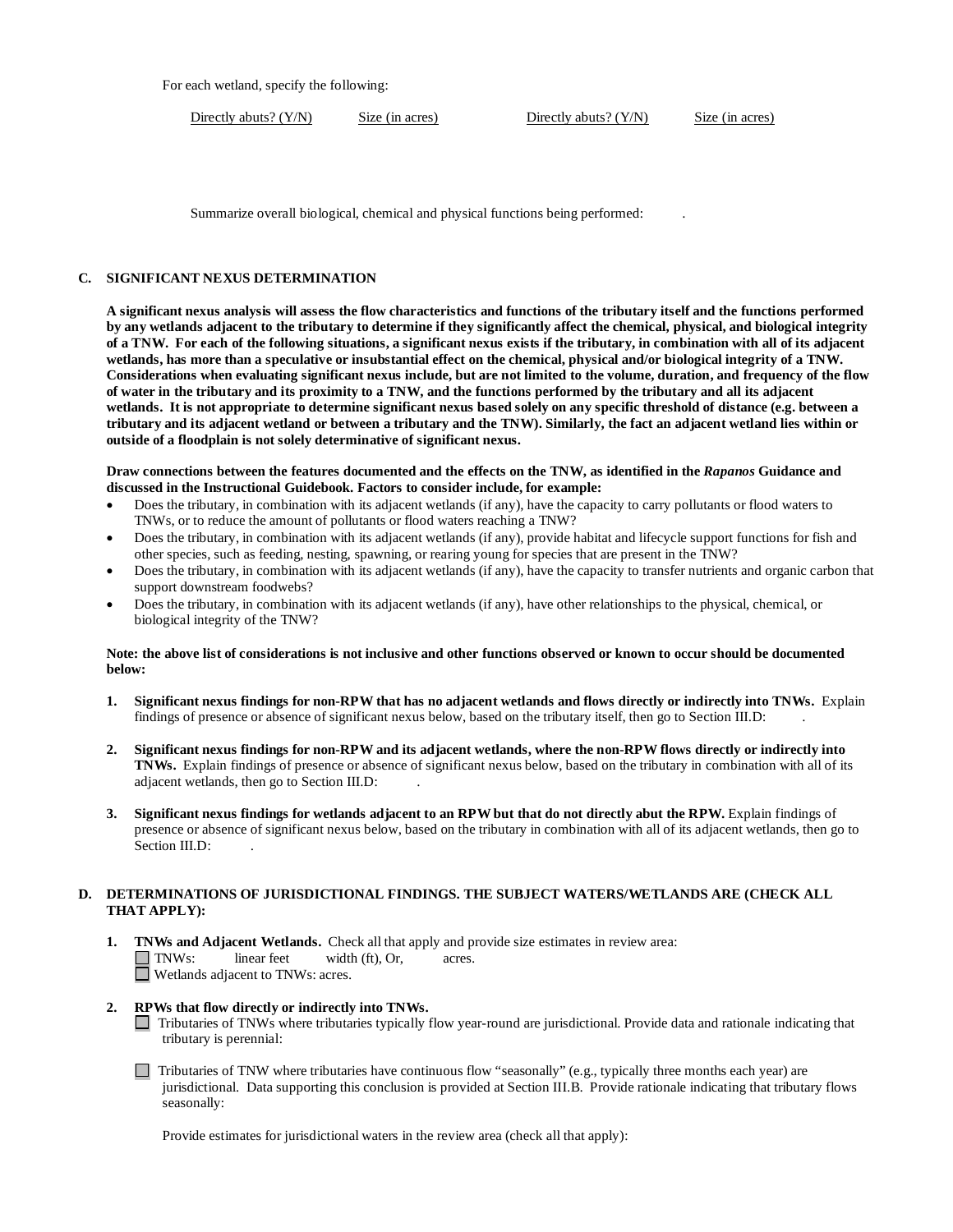Tributary waters: linear feet width (ft). □ Other non-wetland waters: acres. Identify type(s) of waters: .

- **3. Non-RPWs [8](#page-5-0) that flow directly or indirectly into TNWs.**
	- Waterbody that is not a TNW or an RPW, but flows directly or indirectly into a TNW, and it has a significant nexus with a TNW is jurisdictional. Data supporting this conclusion is provided at Section III.C.

Provide estimates for jurisdictional waters within the review area (check all that apply):

- Tributary waters: linear feet width (ft).
- □ Other non-wetland waters: acres.

Identify type(s) of waters: **.**

## **4. Wetlands directly abutting an RPW that flow directly or indirectly into TNWs.**

Wetlands directly abut RPW and thus are jurisdictional as adjacent wetlands. Wetlands directly abutting an RPW where tributaries typically flow year-round. Provide data and rationale indicating that tributary is perennial in Section III.D.2, above. Provide rationale indicating that wetland is **directly abutting an RPW:** The emergent wetlands and the drainage system through the middle of the property determined to be part of the overall wetland complex on the property is immediately adjacent, touches and is contiguous to Dyer Creek. Field Observation of flow during site visit in July. The USDA Natural Resources Conservation Service Soil Survey for Kent County shows Dyer Creek as a perennial stream that flows directly into the Sassafras River, which is a Traditional Navigable Water (TNW)...

Wetlands directly abutting an RPW where tributaries typically flow "seasonally." Provide data indicating that tributary is seasonal in Section III.B and rationale in Section III.D.2, above. Provide rationale indicating that wetland is directly abutting an RPW: .

Provide acreage estimates for jurisdictional wetlands in the review area: 2.61 acres.

**5. Wetlands adjacent to but not directly abutting an RPW that flow directly or indirectly into TNWs.**

Wetlands that do not directly abut an RPW, but when considered in combination with the tributary to which they are adjacent  $\Box$ and with similarly situated adjacent wetlands, have a significant nexus with a TNW are jurisidictional. Data supporting this conclusion is provided at Section III.C.

Provide acreage estimates for jurisdictional wetlands in the review area: acres.

### **6. Wetlands adjacent to non-RPWs that flow directly or indirectly into TNWs.**

Wetlands adjacent to such waters, and have when considered in combination with the tributary to which they are adjacent and with similarly situated adjacent wetlands, have a significant nexus with a TNW are jurisdictional. Data supporting this conclusion is provided at Section III.C.

Provide estimates for jurisdictional wetlands in the review area: acres.

## **7. Impoundments of jurisdictional waters. [9](#page-5-1)**

- As a general rule, the impoundment of a jurisdictional tributary remains jurisdictional.
- Demonstrate that impoundment was created from "waters of the U.S.," or
	- Demonstrate that water meets the criteria for one of the categories presented above (1-6), or

 $\Box$ Demonstrate that water is isolated with a nexus to commerce (see E below).

### **E. ISOLATED [INTERSTATE OR INTRA-STATE] WATERS, INCLUDING ISOLATED WETLANDS, THE USE, DEGRADATION OR DESTRUCTION OF WHICH COULD AFFECT INTERSTATE COMMERCE, INCLUDING ANY SUCH WATERS (CHECK ALL THAT APPLY):[10](#page-5-2)**

- which are or could be used by interstate or foreign travelers for recreational or other purposes.
- $\Box$  from which fish or shellfish are or could be taken and sold in interstate or foreign commerce.
	- which are or could be used for industrial purposes by industries in interstate commerce.
- Interstate isolated waters.Explain: .

 <sup>8</sup>

<span id="page-5-1"></span><span id="page-5-0"></span> ${}^{8}$ See Footnote # 3.<br>9 To complete the analysis refer to the key in Section III.D.6 of the Instructional Guidebook.

<span id="page-5-2"></span>**<sup>10</sup> Prior to asserting or declining CWA jurisdiction based solely on this category, Corps Districts will elevate the action to Corps and EPA HQ for review consistent with the process described in the Corps/EPA** *Memorandum Regarding CWA Act Jurisdiction Following Rapanos.*